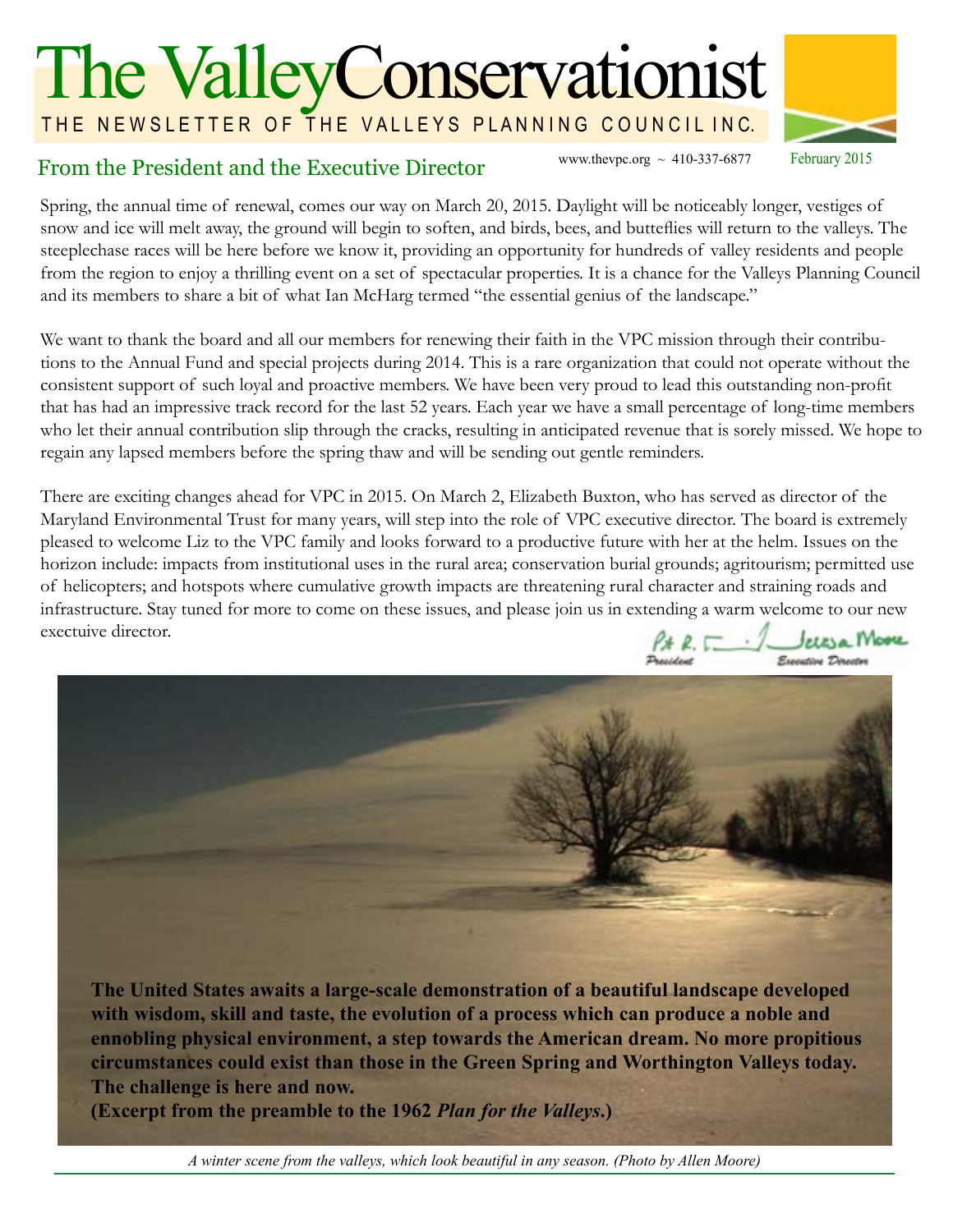

The VPC board is proud to announce its choice for VPC's next executive director. After a regional search and selection process, the board selected Elizabeth Buxon to take the reins of the organization. VPC is very lucky to find someone with a proven trackrecord and a background that is rich in land and historic preservation experience.

Liz is already well-known to many in the valleys, thanks to her work at the Maryland Envrionmental Trust (MET) and other preservation organizations in Maryland. As director of MET, Liz has led the state's donated easement program for the past six years. She has over 20 years of experience in historic, cultural and scenic resource preservation within the private sector and federal, state and local governments.

MET is one of the oldest and most successful land trusts in the country. With more than 1,080 easements, MET has successfully protected over 132,000 acres statewide. "VPC is very fortunate to have Liz as the next VPC executive director," said VPC's vice president Kathleen Pontone. "She has an incredible background that is well-suited to our mission, and her experience working with local land trusts across the state gives her tremendous insight to natural resource and land conservation issues. We are very excited to have someone of her experience and caliber at the helm of the VPC."

Prior to working for MET, Liz was the development and communications director for Preservation Maryland and also served as executive director of Scenic Maryland. Earlier in her career, she served as executive director of the Historic Wilmington Foundation in North Carolina. She is a native of Virginia and has lived in Maryland for 14 years. She currently resides in Towson, Maryland.

Beginning March 2, 2015, Liz will replace Teresa Moore who has served as executive director since September 2004. Teresa, who has served ably and has enjoyed her time at VPC, will be staying on for several weeks to ensure a smooth transition. She is exploring opportunities in the public or private sector where she hopes to still be helpful to the VPC cause and remain in touch with the many friends and colleagues in the valleys. She departs with much fondness for the board and members who she has worked closely with for the last decade, and she looks forward to providing Liz with a thorough orientation.

# **Elizabeth Buxton Selected as New VPC Executive Director Issues on the Radar for 2015**

#### **Agritourism**

Councilman Wade Kach, newly-elected third district councilman, has pledged to re-evaluate the need for changes to the RC2 zone to address agritourism uses. Legislative changes were proposed in late 2014, but the bill was widely opposed by numerous organizations and inviduals, including the VPC and a number of farmers. VPC has been supportive of agricultural-related tourism uses, but spoke against the inclusion of non-ag-related uses, such as weddings and other catered events, believing this would lead to the loss of productive farmland to other uses. Councilman Kach will be forming a committee to review the need, or possible lack of need, to revise existing regulations.

#### **Conservation Burial Grounds**

Legislation to allow a new use in the RC8 (Environmental Enhancement) zone was introduced at the January 20 meeting of the Baltimore County Council. Bill 6-15, jointly sponsored by Councilwoman Vicki Almond and Councilman Wade Kach, would permit by special exception a conservation burial ground on properties that meet three criteria: 1. a conservation easement; 2. at least 60 acres in size; and 3. only natural burial methods are used. Requirements also include keeping the burial sites in a natural state with no above ground markers. The legislation is expected to be voted on at the February 17 session of the Baltimore County Council.

This is viewed as an innovative land conservation tool, and is a movement that is gaining popularity across the country. The national Green Burial Council reports the number of approved providers in North America has grown from one in 1998, to more than 200 today. The first conservation burial ground in Maryland is being proposed by Deirdre Smith and Doug Carroll on a property on Resh Mill Road. To learn more about the proposed Baltimore County project, please visit the Resh Mill Preserve website: www.reshmillpreserve.com.

### **Helicopter Use in RC Zones**

VPC has been contacted several times with questions from members about regulations dealing with helicopter use in the rural area. This is an issue that rears its head every so often. Many will recall the heated battle surrounding helicopter use at the Lucas property in the Greensping Valley back in 2001. The upshot of the decision by the Maryland Cout of Special Appeals in September of 2002 upheld a prior Baltimore County Board of Appeals decision and found that helicopters are not permitted to land at airports or other properties in the RC2 zone. Baltimore County zoning regulations differientiate between airports and helistops, and helicopter landings are "clearly precluded" uses within the RC2 zone. It may be necessary to clarify the zoning regulations to reflect this outcome.

#### **Institutional Uses in Resource Conservation Zones**

The VPC is growing increasingly concerned about new and expanding institutional uses in Resource Conservation (RC) zones. Large institutions are frequently seeking out rural areas for major facilities that are ill-suited for the rural setting and limited infrastructure and, such uses at these larger scales should be sited inside the URDL where there are available sites, areas in need of restoration and revitalization, and are accessible by public transportation.

The RC2 zone is particularly vulnerable because it does not have impervious surface caps as many other zones do. While institutional uses are generally allowed only by special exception in the RC2 zone, negotiated restrictions are often ingnored or removed over time, allowing a gradual creep into greater intensitity of use on the site and more impacts for the community.



A new day is dawning at VPC. Please help welcome our new executive director, Elizabeth Buxton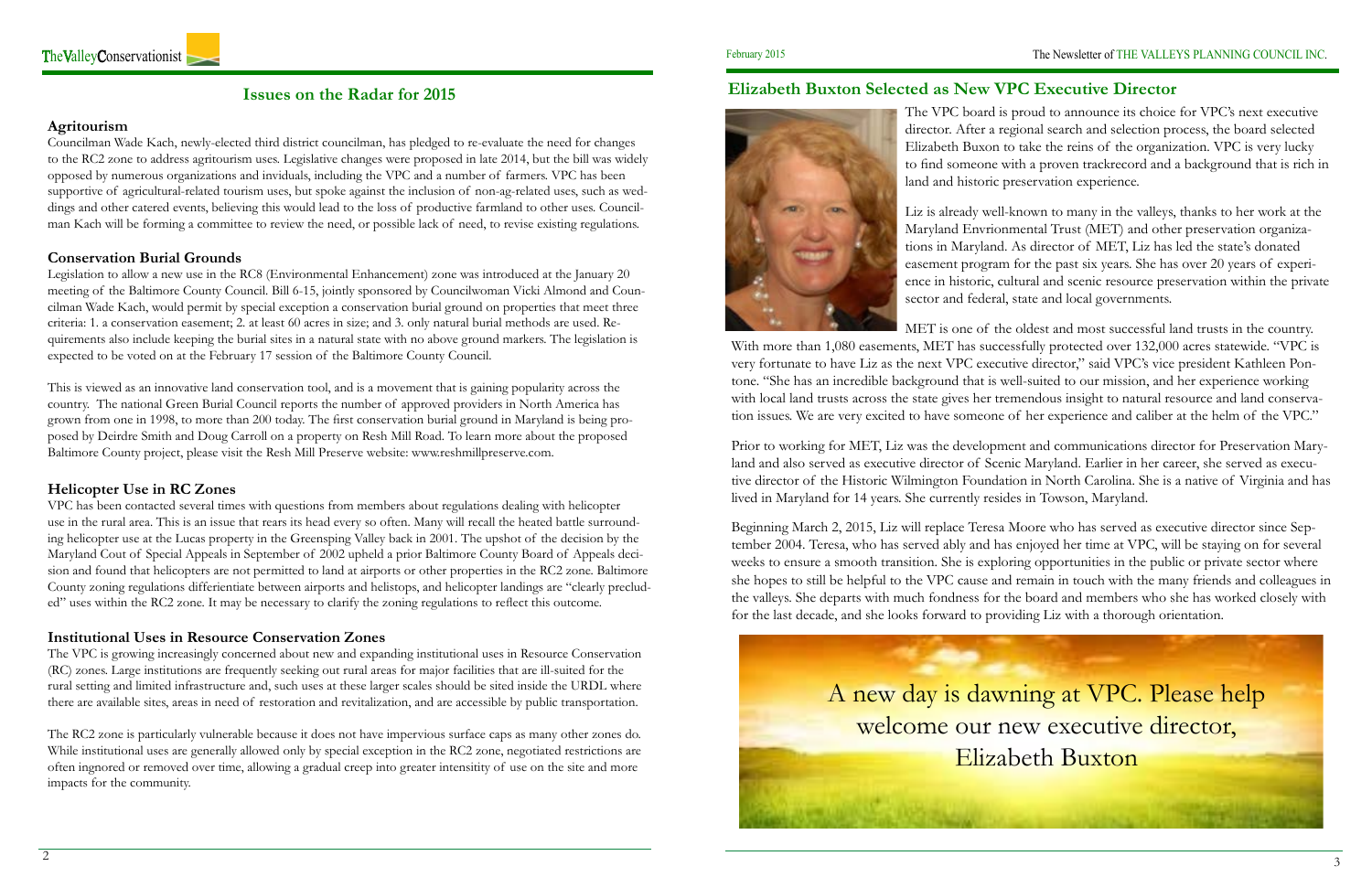# **2015 Steeplechase Dates**

**Elkridge-Harford Hunt Point-to-Point Atlanta Hall, 2933 Pocock Road, Monkton April 4 \*\* Noon - Gates Open \*\* 1:30 - Post Time**

**My Lady's Manor Jarrettsville Pike at 3403 Pocock Road, Monkton April 11 \*\* 10 a.m. - Gates Open \*\* 1:30 - Post Time**

> **Foxhall Farm Trophy Team Chase 13920 Mantua Mill Road, Glyndon March 15 - 1:00 p.m.**

**Green Spring Point-to-Point Shawan Downs, 1401 Shawan Road, Cockeysville March 28 \*\* 10 a.m. - Gates Open \*\* 12:30 - Post Time**

**Grand National Butler Road, Butler April 18 \*\* 11:30 a.m. - Gates Open \*\* 3:15 p.m. - Post Time**

**Maryland Hunt Cup Worthington Farms, Tufton Avenue, Glyndon April 25 \*\* 11 a.m. - Gates Open \*\* 4:00 p.m. - Post Time**

**Maryland Junior Hunt Cup Shawan Downs, 1401 Shawan Road, Cockeysville April 26 \*\* 11 a.m. - Gates Open \*\* Noon - Post Time**



EVENTS

# Art for Land's Sake

**October 2-4, 2015**

**Location: Melinda in Worthington Valley**



**VPC's super Art Show Committee is planning the sixth art exhibit and sale to benefit our cause. Don't miss the outstanding Friday night preview party on October 2!**

**Special thanks to board member Peter Dunn for sharing his beautiful property for this year's show.**

# VPC Annual Meeting

**May 12, 2015 6 p.m. St. Thomas Episcopal Church 232 St. Thomas Lane, Owings Mills**

# **Development Projects Update**

**AJC's 56-lot Development Proposal on Garrison Forest Road**

The Associated Jewish Charities held a community input meeting in October 2014, showing plans for 56 houses on the grounds of the Jewish Community Center (JCC) near Walnut Avenue and Garrison Forest Road. The community turned out in large numbers to express concerns and opposition. The parcel is currently one of the most intensively developed properties in the area, with numerous JCC buildings and over 400 senior apartments. The plans call for a roundabout at the intersection of Walnut and Garrison Forest. VPC has supported the prior projects on this site, but has concerned about community impacts associated with the major subdivision proposed. The next step is for the developer to file a development plan, at which time a public hearing will be scheduled.

**Chestnut Ridge Golf Club Zoning Reclass Decision**

In October 2014, the Baltimore County Board of Appeals held a public deliberation on the lengthy reclassification case. At issue was whether the County Council made an error in chaning the zoning in 2012 from RC5 to RC7, significantly reducing the number of homes that would be allowed. A written decision has yet to be issued, but the public deliberation resulted in a finding that the County Council did not make an error, and that the Council's decision is presumptively correct. So the RC7 zoning has been upheld.

### **Hunt Valley Church - Beaver Dam Road**

An existing church at 13015 Beaver Dam Road is planning a major expansion. The current facility is 16,000 square feet and there are plans for a two-phase expansion to 40,000 square feet and eventually to 61,000 square feet. Neighbors are concerned about the impacts to the residential area surrounding the property. The church bought the property in 1995 when the property was zoned RC4. They received a special exception for the church use. The special exception provides an opportunity to limit adverse impacts by placing conditions on the size and operation of the proposed use. However, the property's zoning was changed to RC3 in the 2012 rezoning cycle. The RC3 zone allows churches by right and has less opportunity for controls to protect the community.

### **Hunt Valley Baptist Church - Shawan Road**

VPC and numerous nearby residents plan to appeal a decision issued in early Janauary by Baltimore County Administrative Law Judge John Beverungen, approving a special exception for a 1,000-seat church at the former Kemp property on Shawan Road. The property is adjacent to the existing St. Mary's Orthodox Church, which recently expanded. Residents are very concerned about the cumulative envrionmental and community impacts of two large institutions operating back to back. The county granted the special exception for a church but reduced the requested time extension to utilize the special exception from five to three years and also prohibted a school or day care facility. Contributions are needed for the Board of Appeals case.

#### **Stemmer House**

Current owners of the historic Stemmer House on Caves Road have filed a concept plan for four new homes. The houses would be served by a panhandle driveway and would be located on the ridge area. A previous development proposed for this property was denied due to stormwater management issues and adverse impacts to the Caves Valley Historic District.

### **St. Paul's School Maintenance Building**

VPC challenged the approval by Baltimore County, which would allow the school to build an 8,000-square-foot maintenance building on the floor of the Greenspring Valley. VPC argued that the building violates prior agreements established in 1989 when the special exception was granted to allow the school in the RC2 zone. At that time, a maximum building envelope was agreed to that was intended to restrict future buildings to a defined area on higher ground. The VPC is contemplating an appeal of the Circuit Court decision.